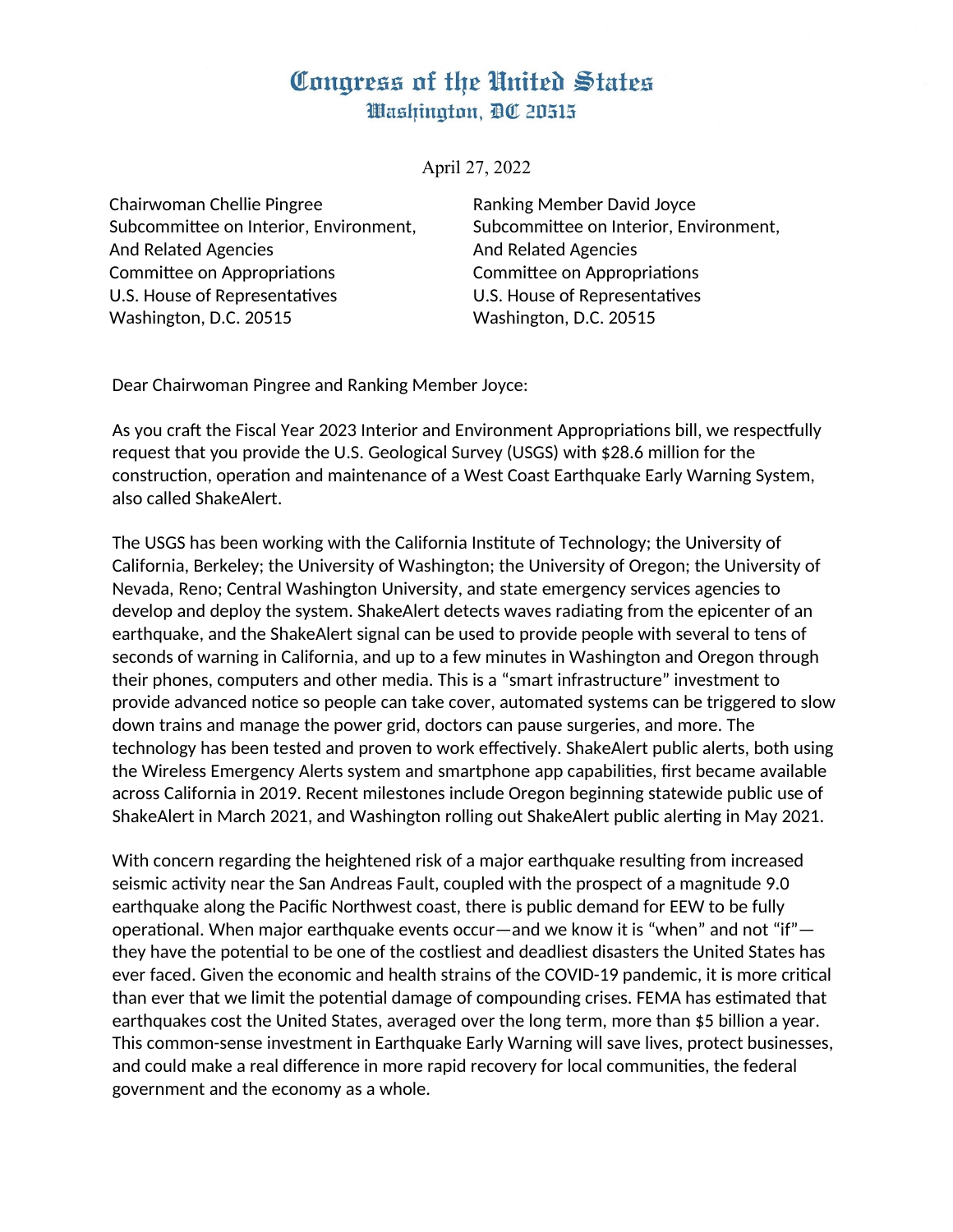We appreciate the increased support the Committee has provided in recent fiscal years. The USGS 2018 Updated Technical Implementation Plan for ShakeAlert states that the funding required for a robust earthquake early warning system for the West Coast is \$28.6 million annually. Funding for FY22 met our ask of \$28.6 million and we now ask the Committee to continue this funding for ShakeAlert for FY23.

While we cannot predict when and where the next major earthquake will hit, we must do all we can to prepare ourselves so that we can mitigate the injuries, destruction, and chaos as much as possible. We appreciate your consideration of our request, and we look forward to working with you.

Sincerely,

Adam B. Schiff Member of Congress

Suzan  $K$ . DelBene Member of Congress

Peter A. DeFazio Member of Congress

Jerry McNerney Member of Congress

Chu Judy Chu

Member of Congress

ick Zanen

Rick Larsen Member of Congress

Steve Cohen Member of Congress

árdencs

Tony Cárdenas Member of Congress

Zoe Lofgren Member of Congress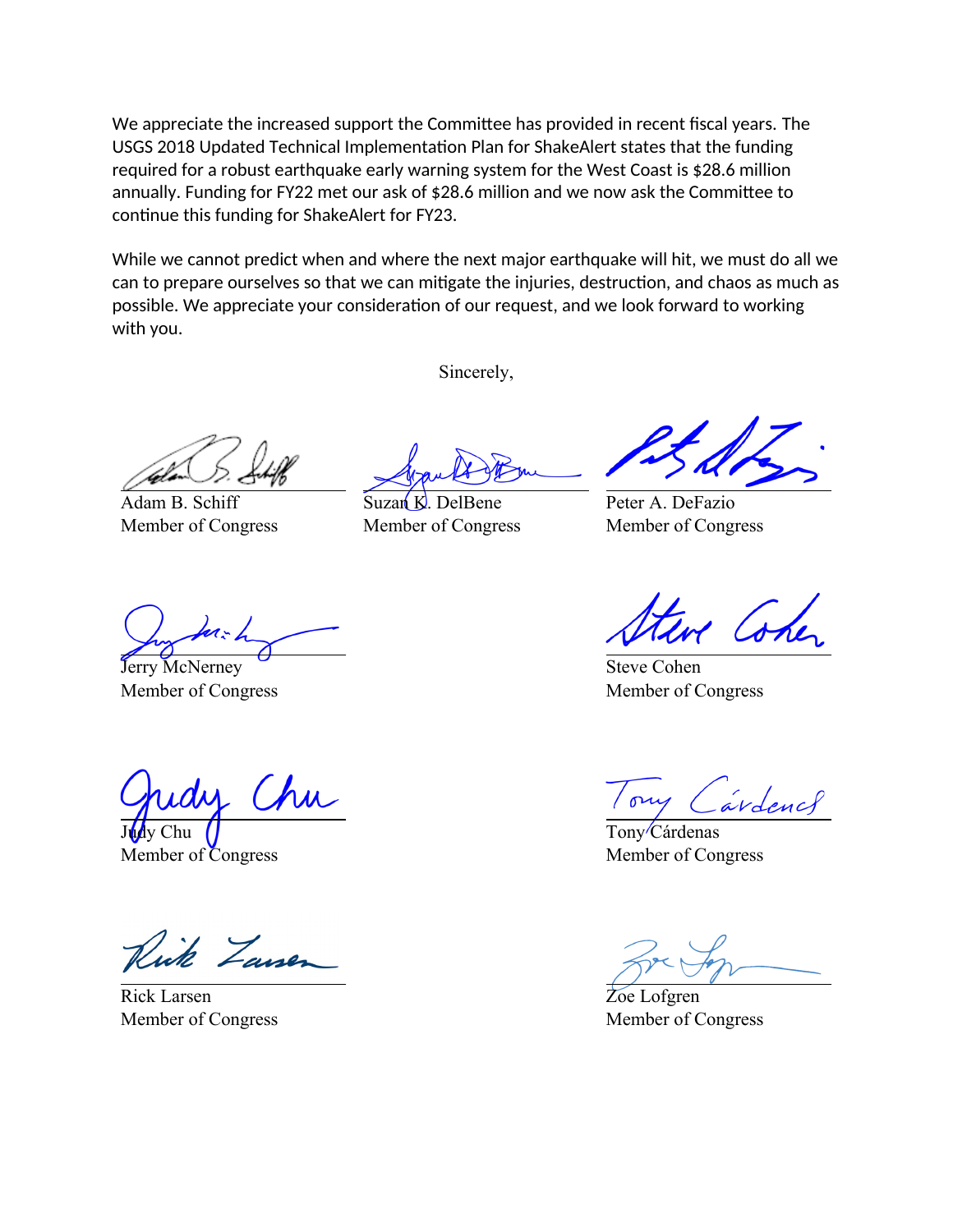Bud Shemm

Brad Sherman Member of Congress

Jim Costa Member of Congress

arban L  $\overline{\mathcal{U}}$ 

Barbara Lee Member of Congress

Juis Pormin

Julia Brownley Member of Congress

ale faramenti

John Garamendi Member of Congress

Aide J. Sain

Linda T. Sánchez Member of Congress

Marilyn Strickland Member of Congress

Suzanne Bonamici

Member of Congress

Julie Spier

Jackie Speier Member of Congress

Grace & Napolitano

Member of Congress

<u>Nanette</u> Diaz Barragán

Member of Congress

Inc Swerlinge

Eric Swalwell Member of Congress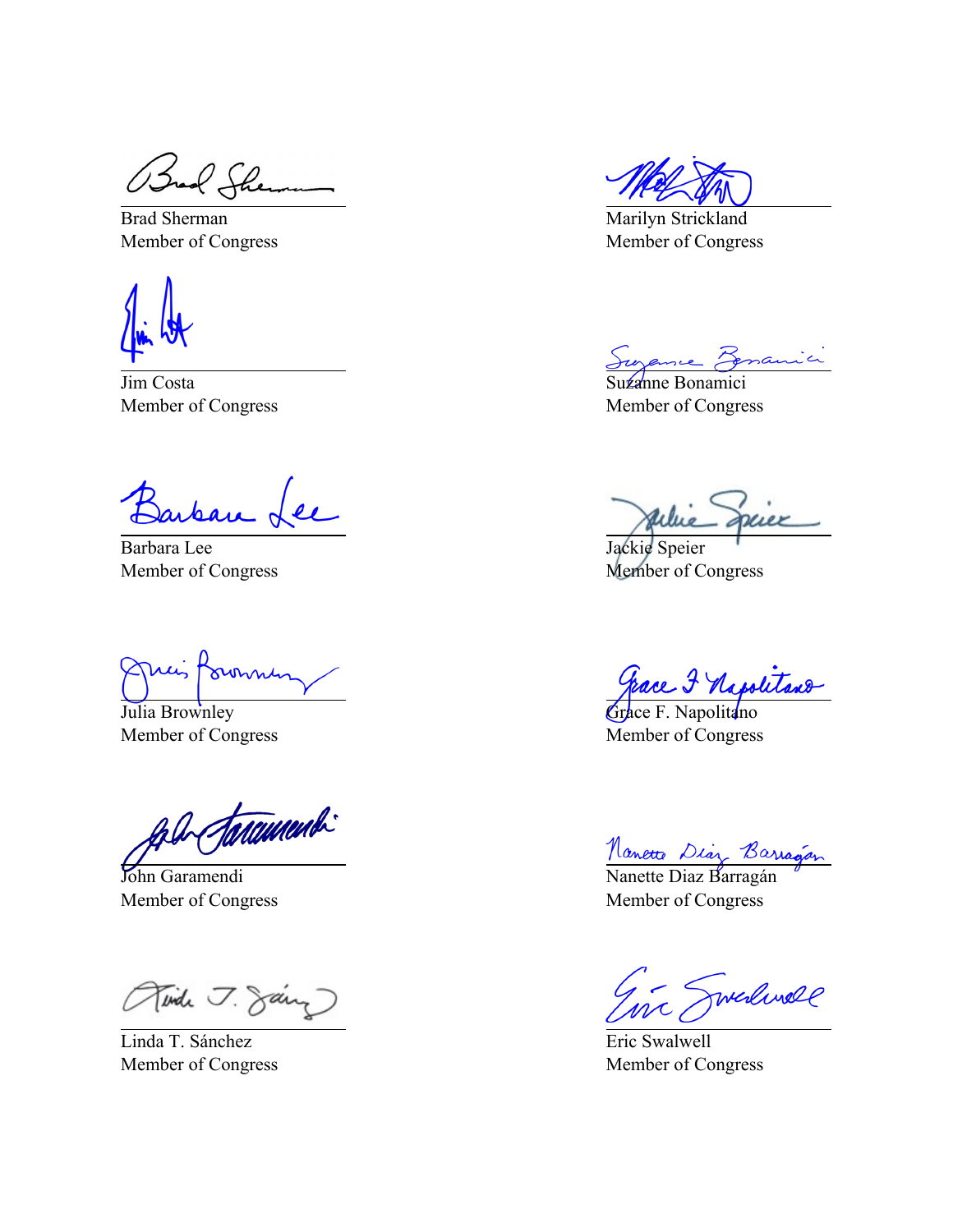160

Ro Khanna Member of Congress

Motive Waters

Maxine Waters Member of Congress

Scott H. Peters Member of Congress

Dan Lowenthal

Alan S. Lowenthal Member of Congress

nmy**l**Panetta Member of Congress

nmy Gomez Member of Congress

Mark Jakan

MARK TAKANO Member of Congress

Jared Huffman Member of Congress

nike Showson

Mike Thompson Member of Congress

MaCC

Mark DeSaulnier Member of Congress

yhru

Kim Schrier, M.D. Member of Congress

Raul Ruiz, M.D. Member of Congress